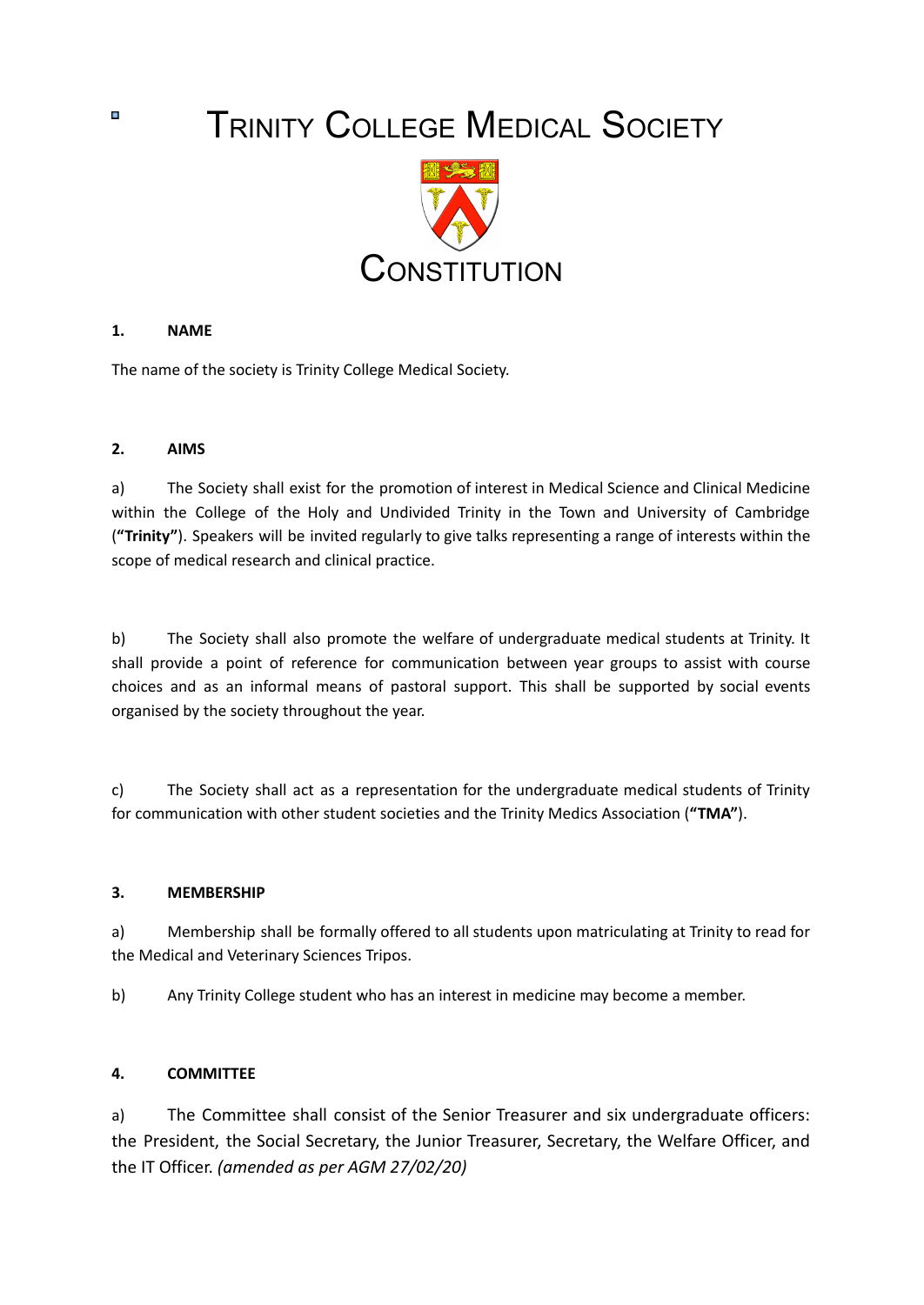b) The Officers for the following academic year shall be elected at the Annual General Meeting (**"AGM"**) of the Society.

i) Nominations for the Officer positions should be sent to the outgoing Officers in writing or by e-mail 24 hours before the AGM.

ii) Candidates must be nominated and seconded by two members of the Society.

iii) Candidates must be members of the Society at the time of nomination.

iv) Voting for each position shall be by secret ballot by single transferable vote. Voters should list their candidates in order of preference with the option to re-open nominations. If a single candidate secures more than 50% of the first preference vote then they shall be elected. If this does not occur then the candidate with the fewest first preference votes shall be eliminated with their votes reallocated by their next preference. This process shall continue until one candidate has secured more than 50% of the preference vote. In the event of a tie the outgoing President may cast an additional deciding vote.

v) If a member is unable to attend the AGM they may elect another member to vote for them by proxy. This member must present a signed, countersigned and dated document to the outgoing President at the start of the AGM which indicates that they are acting as a proxy for the AGM.

vi) If a post is unfilled at any time the President must call an Extraordinary General Meeting (**"EGM"**) before the passing of two weeks of Full Term. The voting process shall be the same as at the AGM but with time periods relative to the EGM.

c) The Senior Treasurer is an unelected post to be held by a Senior Member of Trinity in accordance with the Constitution of the Trinity College Student Union.

i) The Senior Treasurer must be a signatory on the Society Bank Account.

ii) The Senior Treasurer shall not be liable for any debt or obligation of the Society except where they have personally authorised it in writing.

d) The President shall be responsible for the overall running of the Society and its academic aims.

i) The President shall organise the speaker meetings and other academic events.

ii) The President shall be the elected representative of the Society for liaison with the TMA and other student societies.

iii) The President shall be responsible for ensuring the provision of a Senior Treasurer on the Committee.

iv) The President shall be a signatory on the Society Bank Account.

v) The President will act as the Returning Officer in elections.

vi) The President will be responsible for the Society website, wiki page and e-mail account.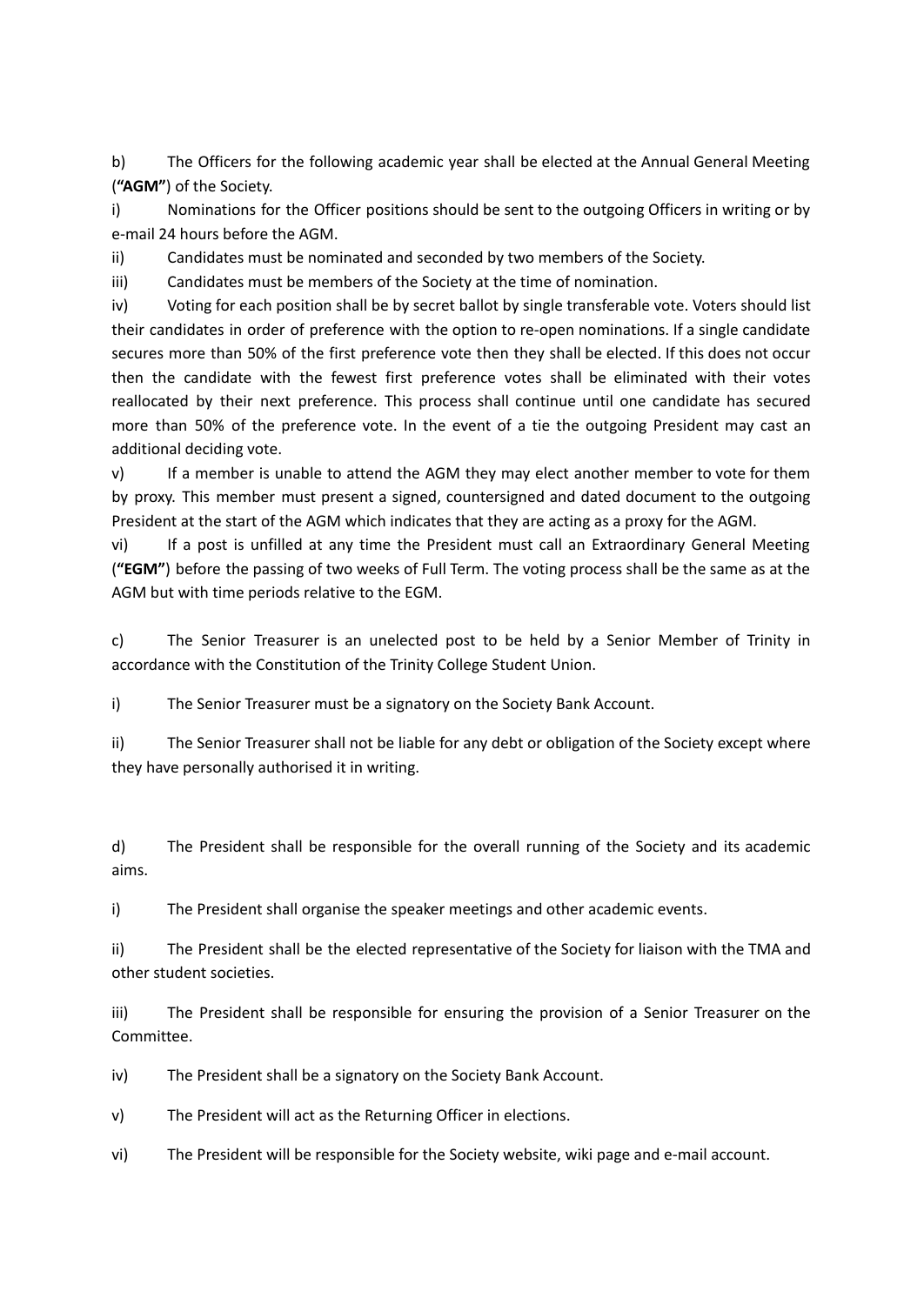vii) The President must be an undergraduate of Trinity.

e) The Social Secretary shall be responsible for the social and pastoral aims of the Society and deputises for the Chairman in their absence.

i) The Social Secretary is responsible for organising social events for members of the society.

ii) The Social Secretary shall liaise with representatives of other societies for the provision of joint social activities

iii) The Social Secretary must be an undergraduate member of Trinity.

f) The Junior Treasurer shall be responsible for the monetary accounts of the Society.

i) The outgoing Junior Treasurer is responsible for the preparation of the Society Accounts for presentation to the Amalgamated Clubs Committee (**"ACC"**) and supporting the incoming Junior Treasurer in their application for ACC funding for the following year.

ii) The Junior Treasurer will be a signatory on the Society Bank Account.

iii) The Junior Treasurer will be responsible for procuring any additional funding for the Society from external sources.

iv) The Junior Treasurer must be an undergraduate member of Trinity.

v) The Secretary shall be responsible for the administrative aspects of the running of the Society.

i) The Secretary is responsible for maintaining a list of the members of the Society and the recruitment of new members.

ii) The Secretary is responsible for the provision of the Society Website, wiki page and e-mail account.

iii) The Secretary is responsible for the provision of Society merchandise and for collecting money from the members of the Society for this.

iv) The Secretary must be an undergraduate member of Trinity.

# **5. MEETINGS**

a) The AGM shall be held in the last week of the full Lent Term with the transfer of responsibilities occurring at the end of Easter Term.

b) All members of the Society shall be entitled to attend and vote at the AGM.

c) All undergraduate members of the Society shall be notified of the AGM by e-mail or letter no later than seven days before the meeting.